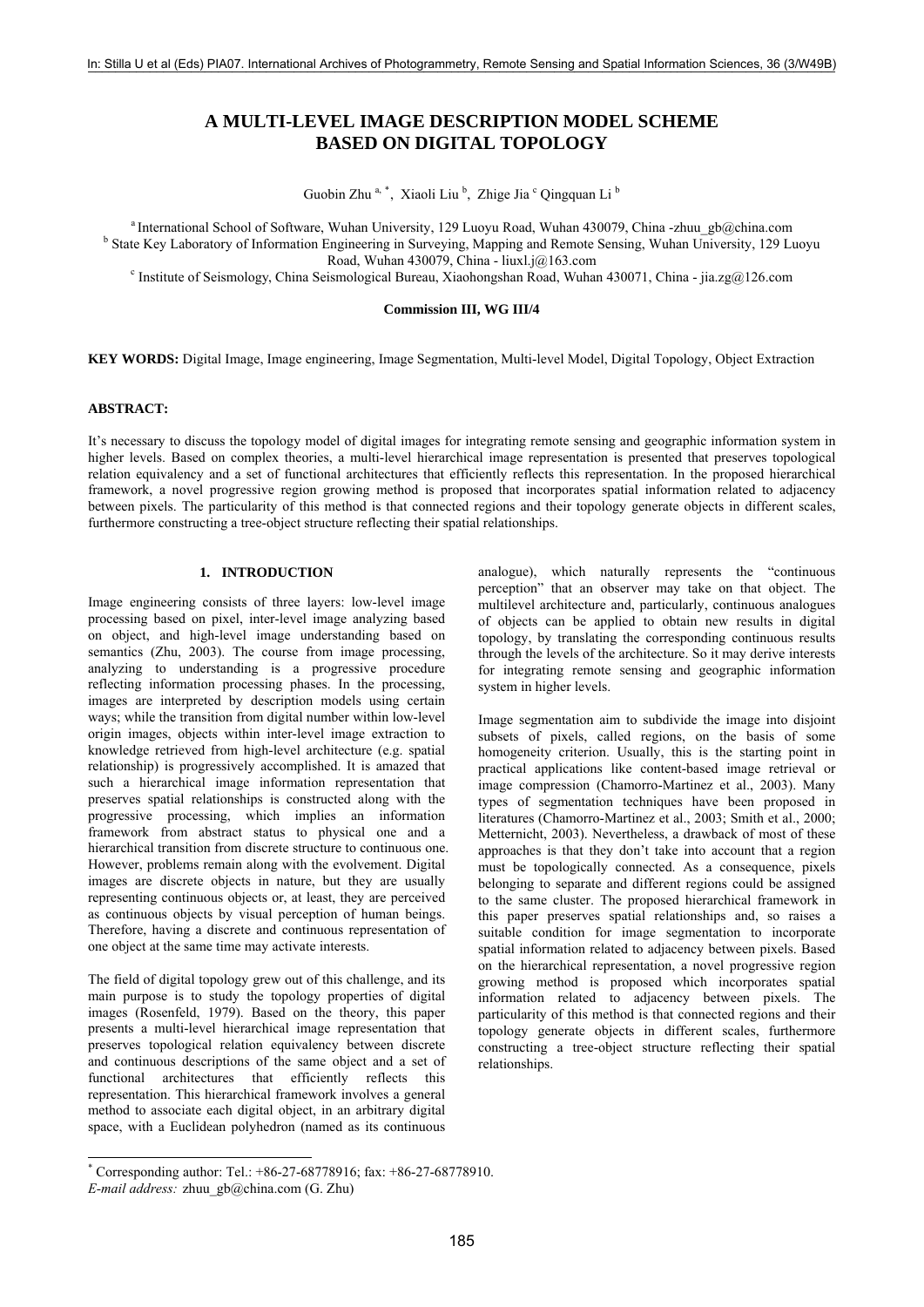# **2. BASIC NOTIONS OF DIGITAL IMAGE**

A topological model is used to explicitly specify adjacency and inclusion relationships between the different cells (vertices, edges, faces for dimensions 0, 1, 2) of a geometrical object. Information, called embeddings (labels), such as geometrical ones (for instance vertex coordinates) can be added to the model. The archetypical device model  $(R^2)$  is a standard decomposition of Euclidean plane (*R*<sup>2</sup> ) into abstract cells. The kernel of our modeller is based on the topology of cellular complexes which is the only possible topology of finite sets (Kovalevsky, 1989; Kovalevsky, 2006). Under this topology no contradictions or paradoxes arise when defining connected subsets and their boundaries. In this section, we briefly summarize the basic notions of the multilevel architecture based on the topology of cellular complexes, as well as the notation that will be used throughout the paper.

**Definition 1:** An abstract cellular complex (AC complex) *C=*(*E, B, dim*) is a set *E* of abstract elements (cells) provided with a natural reflexive, antisymmetric and transitive binary relation *B*⊂*E*×*E* called the bounding relation, and with a dimension function *dim*:  $E \rightarrow I$  from *E* into the set *I* of nonnegative integers such that  $dim(e') \leq dim(e'')$  for all pairs (*e'*,  $e'$ )∈*B*. An AC complex C, when regarded in this way as a topological space, is called an underlying polyhedron and written  $|C| = \bigcup \{e, e \in C\}$ . Moreover, *C* satisfies the following properties:

C1:  $\leq$  is a partial order in *E*. C2: If  $e' \in C$  and  $e''$  is a face of  $e'$  then  $e'' \in C$ . C3: If  $e'$ ,  $e'' \in C$  then  $e' \cap e''$  is a face of both  $e'$  and  $e''$ . C4: ∀*e*∈*C* is a face of some n-dimensional cells in the *C*.

According to the definition of open star in the general topology, we introduce two types of "digital neighbourhoods": star and extended star of a cell  $x \in C$  in a given digital object  $O ⊆$ *cell<sub>n</sub>*(*C*).

**Definition 2:** The star of *x* in *O* is the set  $st_n(x; 0) = \{y \in O, x \leq 0\}$ *y*} of *n*-cells (pixels) in *O* having *x* as a face. Similarly, the extended star of *x* in *O* is the set  $st_n^*(x; 0) = {y \in 0, x \cap y \neq \emptyset}$ of *n*-cells (pixels) in *O* intersecting *x*.

**Definition 3:** Given an AC *C* and two cells  $x, y \in C$ . A centroid-map on *C* is a map  $\Theta: C \rightarrow |C|$  such that  $\Theta(x)$  belongs to the interior of *x*; that is,  $\Theta(x) \in x^{\circ} = x - \partial x$ , where  $\partial x = \bigcup \{y, y \leq x\}$ stands for the boundary of *x*.



Fig. 1 An abstract cell in  $R^2$ 

The maximum dimension of the cells of an AC complex is called its dimension. We shall mainly consider complexes of dimension 2. Their elements with dimension 0 (0-cells) are called points, elements of dimension 1 (1-cells) are called edges, elements of dimension 2 (2-cells) are called pixels (faces). As a consequence, the spatial layout of pixels in a digital image is represented by a device model, which is an *n*dimensional locally finite AC complex determined by the collection of unit 2-squares in  $\mathbf{R}^2$  whose edges are parallel to the coordinate axes and whose centres are in the set  $\mathbf{z}^2$ . The centroid-map we will consider in  $R^2$  associates to each square *x* its barycentre  $\Theta(x)$ . In particular, if dim(*x*)=2 then  $\Theta(x) \in \mathbb{Z}^2$ . So that, every digital object O in  $\mathbb{R}^2$  can be identified with a subset of points in  $\mathbf{Z}^2$ .

Let the digital image (*G*) be a locally finite AC complex of dimension n (n=2). Each n-cell in *G* represents a pixel, and so the digital object  $(O \in G)$  displayed in a digital image is a subset of the set  $cell_n(G)$  of n-cells in  $G$ , denoted by *O*⊂*cell<sub>n</sub>*( $G$ ); while the other lower dimensional cells in  $G$  are used to describe how the pixels could be linked to each other. If the full image is partition into m disjoint subsets  $(O_i, i=1, j=1)$ 2,…, *m*), then

$$
\bigcup_{i=1}^{m} O_i = G \text{ and } \forall i \neq j : O_i \cap O_j = \varnothing
$$
 (1).

The 2-cells (pixels) are the area elements. In image processing, 2-cells must be associated with the notion of pixels since a gray value assigned to a pixel originates from measuring the amount of energy radiated from an elementary area. Valid adjacencies are between adjacent pixels which are labelled by identical image values(Rosenfeld, 1984). In fact, pixels are usually a combination of materials, and frequently in multispectral and hyperspectral image (Bragato, 2004; Plaza et al., 2004). To solve this problem, region is regarded as a fuzzy subset of pixels (Bragato, 2004), in such a way that every pixel of the image has a membership degree to that region. It is a key that a fuzzy resemblance relation between neighbour pixels is obtained from a fuzzy resemblance relation between their corresponding feature vectors. So we characterize each pixel *p*  by means of a vector of features  $\vec{f}_p = [f_p^1, f_p^2, \dots, f_p^k]$ , where a feature  $f_p^i \in \mathbb{R}$  with  $i \in \{1, 2, \ldots, k\}$ , is a numerical measure of any relevant characteristic that may be obtained for *p*. In general, we define a fuzzy resemblance relation between feature vectors as a fuzzy subset *FR* of  $\mathbf{R}^k \times \mathbf{R}^k$ , with membership function  $FR: \mathbf{R}^k \times \mathbf{R}^k \rightarrow [0, 1]$ . For simplicity, we define a set of centroids and compute the membership value for all the pixels in the image to each centroid.

# **3. MULTI-LEVEL IMAGE REPRESENTATION**

### **3.1 A Hierarchical Information Representation (HIR) for Images**

In the processing from low-level to high-level, images are interpreted by description models using certain ways in different abstract levels; while the transition from digital number within low-level origin images, objects within interlevel image extraction to knowledge retrieved from high-level architecture is progressively accomplished. Amazing as it is, such a hierarchical information representation (HIR) for images that preserves spatial relationships is constructed along with the progressive processing, which shows an information framework from abstract to material and a hierarchical transition from discrete to continuous. Considering the gap between the discrete world of digital objects and the Euclidean world of their continuous interpretations, this paper proposes a progressively hierarchical image representation, in which there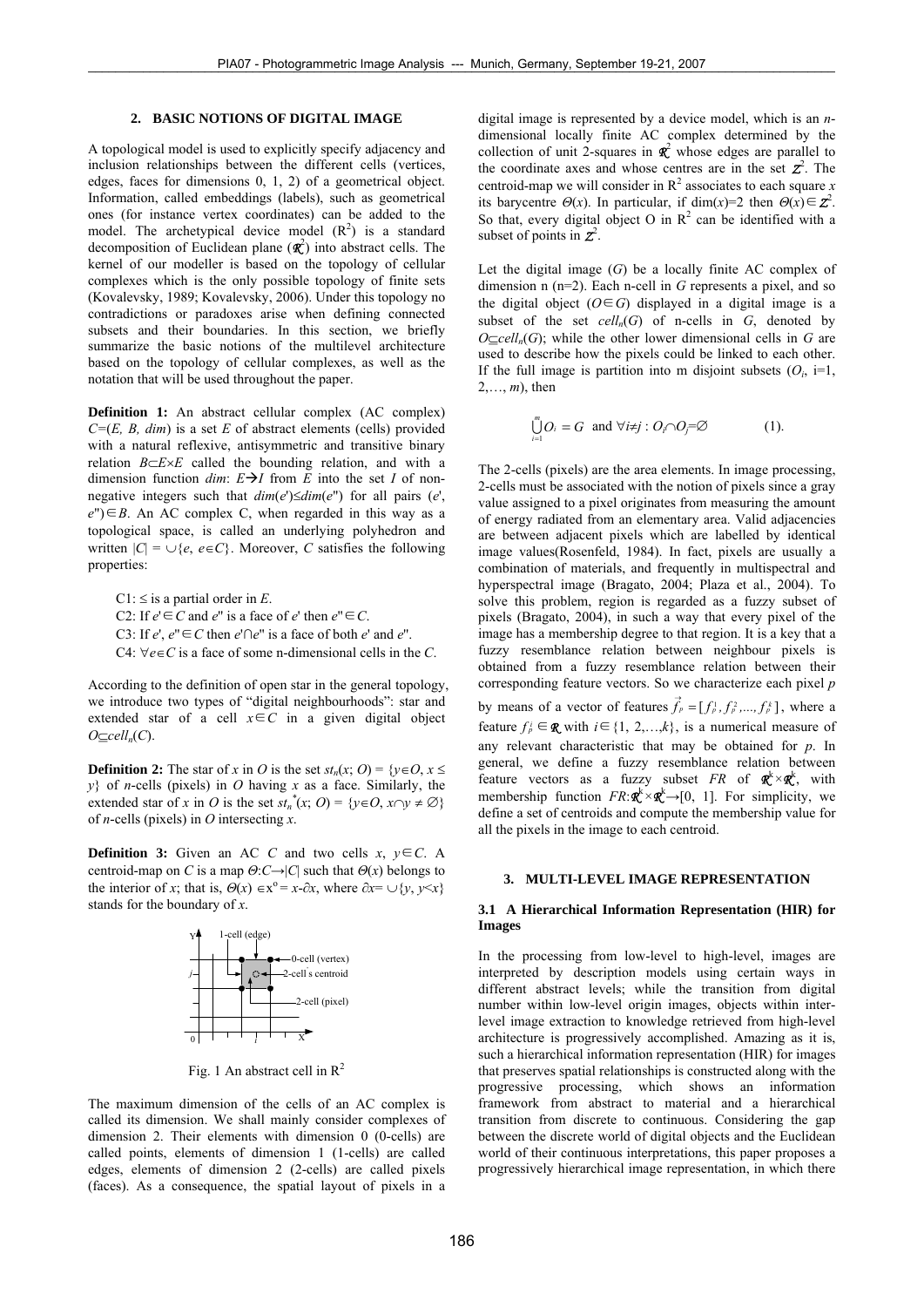coexist discrete and continuous descriptions of the same object preserved topological relation equivalency.

This framework consists of four levels: two extreme levels: device and continuous levels, and additional two intermediate levels: logical and conceptual levels. The device level represents the physical problem (Fig.2a/a') whereas the models in the continuous level are topological spaces which allow us to use the well-known results of continuous topology (e.g. polyhedral topology) (Fig.2b/b'). The additional two intermediate levels are used to bridge the two extreme levels, which allow a progressive evolution from the discrete object to the Euclidean one, and vice versa. The logical level is closer to the device level and it is used for processing, for writing algorithms and to show their correctness (Fig.2c/c'). The conceptual level is the nearest to the continuous level and it is used to translate results and notions from the continuous level to the logical level (Fig.2d/d').

#### **3.2 A Multi-Level Functional Architecture**

Because a digital space fixes, among all the possible continuous interpretations, just one for each digital object, this continuous interpretation of a digital object is represented at each level of the architecture using a different model; in particular, the corresponding model at the continuous level is a Euclidean polyhedron, called the continuous analogue of the object. According to target applications, in each one of them we can use different models.

To illustrate our purpose, we introduce an empirical functional structure in dimension 2 that efficiently reflects the proposed representation. Inside the modelling structure, objects are represented with four different models: discrete, discrete contours, discrete analytical, and continuous. In the hierarchical structure, links between the different consecutive levels allow us to manipulate and propagate modifications locally. Updating the whole structure is thus not systematically needed. Of course such a framework comes with a prize. The complexity of the hierarchical structure is much more complex than classical topology based modelling or imaging softwares.

Let the full image *G* be subdivided into n disjoint objects  $O_i \subseteq \text{cell}_2(G)$  (*i*=1,2,..,*n*), which is a set of 2-cells with domain  $f_p^*$  of homogeneous feature value (Fig. 2).

**3.2.1 0-Device Level:** corresponds to the classical discrete representation of image elements (pixels) in a computer screen. Each pixel is represented by a square topological face associated with a colour feature embedding. Moreover, integer coordinates are attached to each topological vertex.

A discrete model of O in this level is the subcomplex  $D_0^f = \{x \in G; x \le y, y \in O\}$  induced by the cells in O, and

 $\vec{f}_p \in f_p^*$  for any cells (Fig. 2a). This level has a very few degree of abstraction and we only represent the physical aspects of the objects.

**3.2.2 1-logical level:** corresponds to the contours obtained for each 4-connected region with homogeneous feature vector. The representation of these contours is based on the inter-pixel model (Kovalevsky, 1989). Each discrete point is represented by a 0-cell and two successive points are linked by a 1-cell (Fig. 2b). This representation simplifies the coverage of level 0 regions boundaries. There is no embedding at this level and geometrical information needed for the visualization of the level are located in level 0 and can be accessed from level 1.

A discrete border model of *O* in this level is an undirected graph  $L_0^f$ , whose vertices are 0-cells and linked by 1-cells in O, moreover two of those cells *x*, *y* are adjacent if there exists a common face  $a \leq x \cap y$  such that  $\overrightarrow{f}(x), \overrightarrow{f}(y) \in f_p^*$ .

In this level, we consider the proximity aspects of the objects and so, we can study some properties of topological nature. The main function of this level is to be the support for writing the algorithms and to prove their correctness. Because  $L_0^f$  is not planar, this level is far from the mathematical model. So we need the conceptual level as an interface between the level above and the continuous level.



Fig. 2 Multi-level hierarchical representation for digital images: (a) discrete level; (b) logical level; (c) conceptual level; (d) continuous level.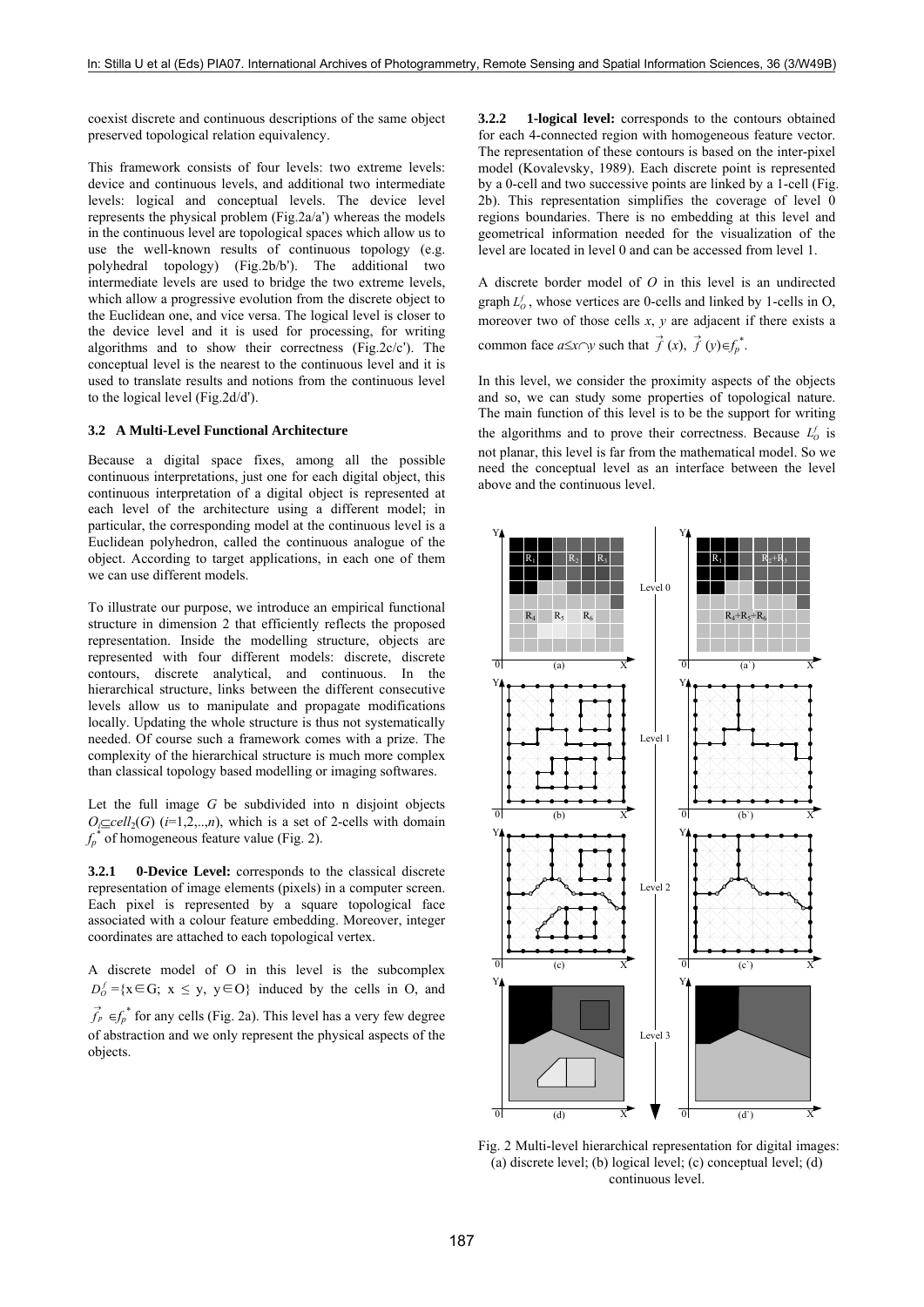**3.2.3 2-Conceptual Level:** is an implicit representation of the discrete border primitive. It corresponds to the discrete analytical description of the level 1 region contours. More precisely, each contour is described as a discrete analytical polygon computed according to the given models. For the sake of simplified solution, we flatten out the graph  $L_0^f$  in a natural way and we get the planar graph (Fig. 2c). In this graph there are two different kinds of vertices: 0-cells and centroids of 1 cells. Observe that this graph is a triangulation of the Euclidean plane, which makes up the conceptual level.

A discrete analytical model of *O* is an induced directed graph  $C_0^f$ , whose vertices are the centroids  $\Theta(x)$  of all 0-cells and 1-

cells  $x \in G$  *with*  $\overrightarrow{f}$   $(x) \in f_p^*$ , and its directed edges are pairs  $(\Theta(x), \Theta(y))$  with  $x \leq y$ .

**3.2.4 3-Continuous Level:** is an explicit representation. In this level, each region is described as a Euclidean polygon with attribute features in the classical boundary representation form. The primitive of this level may be created using the tools available inside the modeller, or may be the result of the reconstruction process applied on level 0. 2D Euclidean vertex coordinates and face features are associated to the continuous model of *O* in this level (Fig. 2d).

A simplicial analogue  $S_0^f$  is an order complex associated to the directed graph  $C_o^f$ . This is,  $\leq \Theta(\alpha_0)$ ,  $\Theta(\alpha_1)$ , ...,  $\Theta(\alpha_m)$  is msimplex of  $S_0^f$  if  $\Theta(\alpha_0)$ ,  $\Theta(\alpha_1)$ , ...,  $\Theta(\alpha_m)$  is a directed path in  $C_0^f$ . This simplicial complex defines the simplicial level for the object  $O$  in the architecture and, finally, the continuous analogue of *O* is the underlying polyhedron  $|S_0^f|$  of  $S_0^f$ .

When given a concrete problem, we must choose specific models in each level and functions which can support the functionality that we have described. Specifically, suppose that these chosen models are *D*, *L*, *C* and *S* for the device, logical, conceptual and continuous level, respectively. Let *Ω*(*D*), *Ω*(*L*), *Ω*(*C*) and *Ω*(*S*) be the sets of the objects of these models. Then here are several mappings: (1) a 1-1 mapping  $i:\Omega(D) \rightarrow \Omega(L)$ ; (2) a natural mapping  $\pi$ :  $\Omega(L) \rightarrow \Omega(C)$  and  $\pi^* : \Omega(C) \rightarrow \Omega(L)$ ; (3) a suitable mapping *j*:*Ω*(*C*) and *Ω*(*S*). So we have the following functional architecture:

$$
\Omega(L) \xrightarrow{i} \Omega(D)
$$
  
\n
$$
\pi \downarrow \uparrow \pi^*
$$
  
\n
$$
\Omega(C) \xrightarrow{j} \Omega(S)
$$

This architecture provides a link between the discrete world of digital pictures represented by a cellular complex, and a Euclidean space through several other intermediate levels and, embodies the transitions from low-level feature to high-level semantic. Further, this framework involves a general method to associate each digital object, in an arbitrary digital space, with a Euclidean polyhedron called its continuous analogue, which naturally represents the "continuous perception" that an observer may take on that object. The multilevel architecture and, particularly, continuous analogues of objects can be applied to obtain new results in digital topology, by translating the corresponding continuous results through the levels of the architecture. Thus it may be interesting for integrating

geographic information system and remote sensing in higher levels.

### **4. A ROOT TREE STRUCTURE OF OBJECTS**

The proposed hierarchical framework preserves spatial relationships, raising a suitable condition for image segmentation to incorporate spatial information related to adjacency between pixels. Thus this multi-level image representation allows manipulating and propagating modifications locally (Fig.2, Fig.3). We locally modify the segmentation of the digital image by filling the fragmental regions in order to obtaining desired-only regions. Thus, we can determine which cells must be removed in the other levels. Indeed, in the original digital image, these cells where surrounded by two faces are represented with different colors. After the edits, these cells are surrounded by two faces with the same color. Using the links between level 0 and level 1, we can easily find the cells of level 1 having been removed. And so on for level 2 and level 3. Here, the main interest of using links of the structure is that we can make local modification without recomputing the entire structure.

Suppose the full image and the discrete level correspond to two extreme levels of objects: the root and leafs of a tree, respectively. Starting with an arbitrary pixels, objects and features can be extracted easily through a down-top region merging cluster in different scales. While performing the down-top union of regions (children) at one level into a single larger region (parent) at the next higher level of the tree, regions are grouped together according to similarities between their feature vectors, which include such features as colour information, orientation, texture, size, energy, and neighbour information. Any other levels of segmented regions lie betwixt the two extreme levels. Hence a root tree structure is constructed in a simple and "natural" way the regions according to their topology and, where each level consists of two data structures, a weight graph *Wlevel*(*Nlevel*, *Elevel*) and a disjoint-region set *Rlevel* (Corme, 1990).



Fig. 3 Discrete segmentation operation based on the multi-level image representation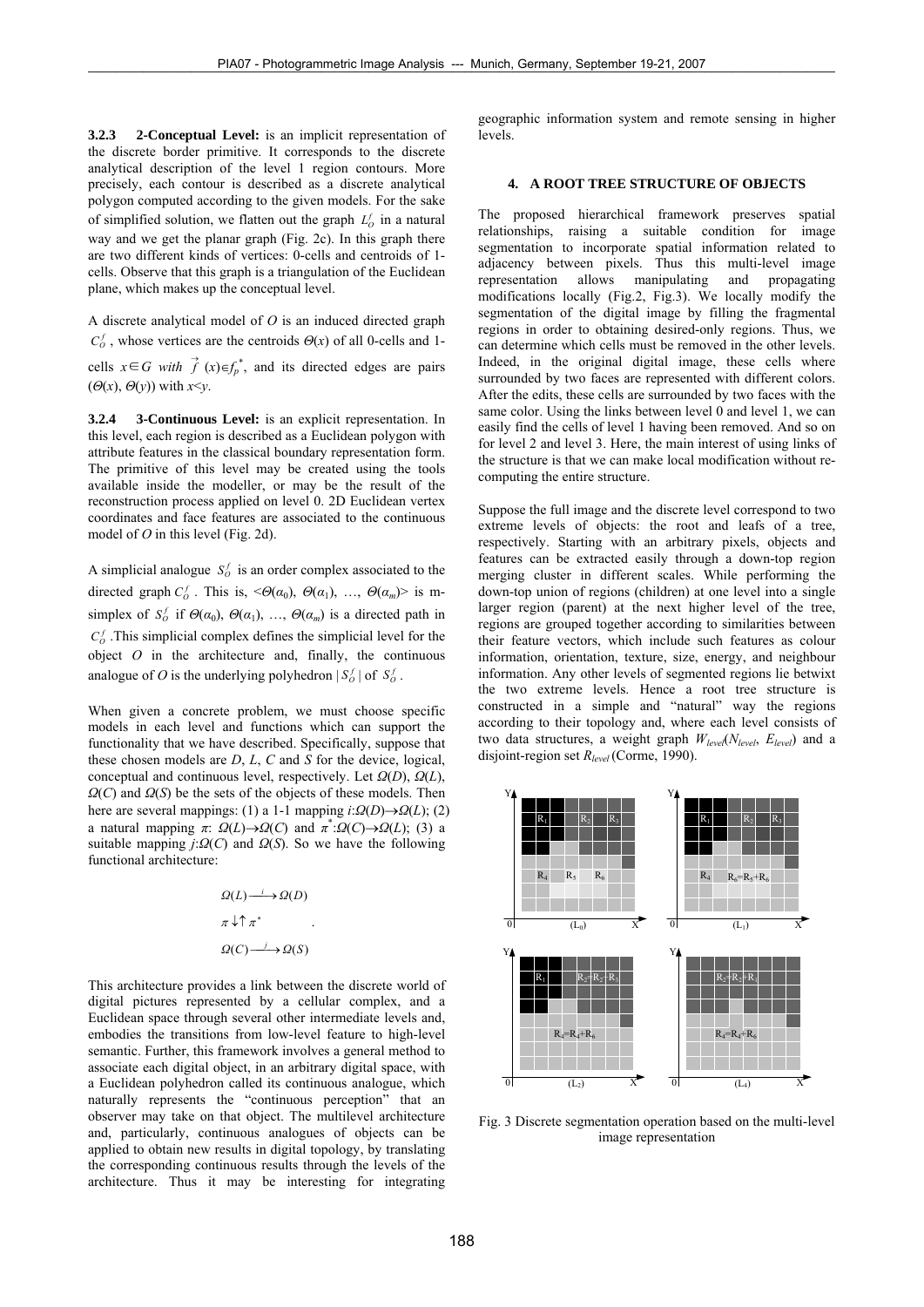

Fig.4. A root tree structure of objects

In the tree construction (Fig. 4), the root node denotes the border of the whole image where all the regions are included, the leaf nodes denote all pixels of the discrete level, other nodes of the tree denote regions *Nlevel* and has a feature vector characterizing those regions, each region in *Rlevel* is one node or a group of nodes from the next lower level. Two nodes are linked by an edge if and only if their corresponding regions are adjacent each other. The weighted graph in each level is composed of the nodes and edges within this level. The undirected dot-edges in each level define the spatial relationships between the nodes, and the weight of each edge defines the degree of the similarity between those two nodes. The relationship among the disjoint-set in each level is illustrated by the groupings. The directed solid-edges of regions in different levels reflect the inclusion relationships between them. Since regarded as a rooted "directed" tree, and in which from a given region stored, there is only one path to the root, this is, the map from the parent node to child nodes is 1: *n* (*n*∈*Z*). Given this directed notion of a rooted tree, a rooted sub-tree can be defined for each node of the tree. As a consequence, for each region which contains included regions, a sub-tree is recursively generated. The parent node shall directly inherit attribute features of the first child with smallest feature distance among all the edges connected to this node.

The tree-like organization embodies reflecting the relationships of regions and their attribute features. For each region stored in the tree, we can directly access to the included regions, the parent region, (e.g. vertical navigation), or adjacent regions (horizontal navigation) (Maire et al., 2005). Once the tree structure is stored, further complementary manipulating is possible for local modification without recomputing the entire structure.

#### **5. DISCRETE IMAGE SEGEMETAION**

As a practical instance, a region growing algorithm that efficiently constructs this root tree structure is proposed. The sequential process is described as four steps.

**5.1.1 Step 1. Initialization:** To reduce the computation complexity, the image is initially partitioned into small *K*×*K* (*K* varies by image size, usually equates to 4 or 8) blocks composed of topological connected pixels with similar image features. Each blob has an associated set of features measured from the original pixel spectral features of the image. Based on these extracted features and the neighboring relationships among blobs, the one-level is built.

**5.1.2 Step 2. Region Merging Cluster:** A recursive node clustering and region merging are performed at each level using a bottom-up strategy. At the end of each iteration, the algorithm has completed one level of the hierarchy, so a new level is constructed and the structure is updated. The procedure is repeated until the stopping condition has been attained. which is defined as either the desired final number of objects, or the maximum feature distance (threshold) below which clusters may be combined. Or if not specified, the algorithm will continue until a full tree structure of the original image is built with the root node of the tree being a single object corresponding to the whole image.

**5.1.3 Step 3. Extraction of Geometry and the Adjacency Relation:** Geometry and the topological relation in each level are extracted for each region detected during step 2, and stored in the database. When progressively recognizing, classifying and integrating image objects (nodes) from different regions in intra-level or inter-level, besides just colour and geometry information, multi-dimensional information, including the orientation, texture, size, energy, and neighbour relationships between objects are considered in the processing of region merging cluster.

**5.1.4 Step 4. Building the tree structure:** Based on segmentation results, and by analyzing topology relations and feature vectors, the regions are recursively created and stored in the tree structure and, so region inclusions are recursively deduced and propagated to the whole segmented image by adjacencies relations. Hence the tree-like organization of the hierarchical relations of spatial objects reflects hierarchical topological relations of spatial objects. From this tree structure, objects and features can be extracted easily through a top-down traversal of the final hierarchical structure of the image.

In our practical instance, to ensure low computation complexity, the second low computation complexity, the step 2 requires that each single-node region merge with at least one other region in this level. So, before a new level is generated, this iteration guarantees that all sets of the current *Slevel* include at least two nodes. As a consequence, each new level of the hierarchy is guaranteed to have no more than half the number of nodes as the previous level, ensuring fast convergence of the algorithm.

#### **6. CONCLUSION AND FUTURE WORK**

In this paper we presented a multi-level hierarchical information representation (HIR) for images that preserves topological relation equivalency and a set functional architecture that efficiently reflects this representation. Each level corresponds to a particular representation of the same object: discrete, discrete border, discrete analytical of regions, and continuous representations. Each level is linked with the levels above and below itself by transition mapping. This ensures the topological relation equivalency between all the representations. In the proposed hierarchical framework, a progressive region growing method is used to subdivide image into regions and to construct a tree-object structure reflecting their spatial relationship. The particularity of this method is that it incorporates spatial information related to adjacency between pixels, while keeping connecting regions and their topology generated in different scales. As a short term goal, we plan to develop spatial relationship of discrete digital objects, while more studies in details for the propagation of local